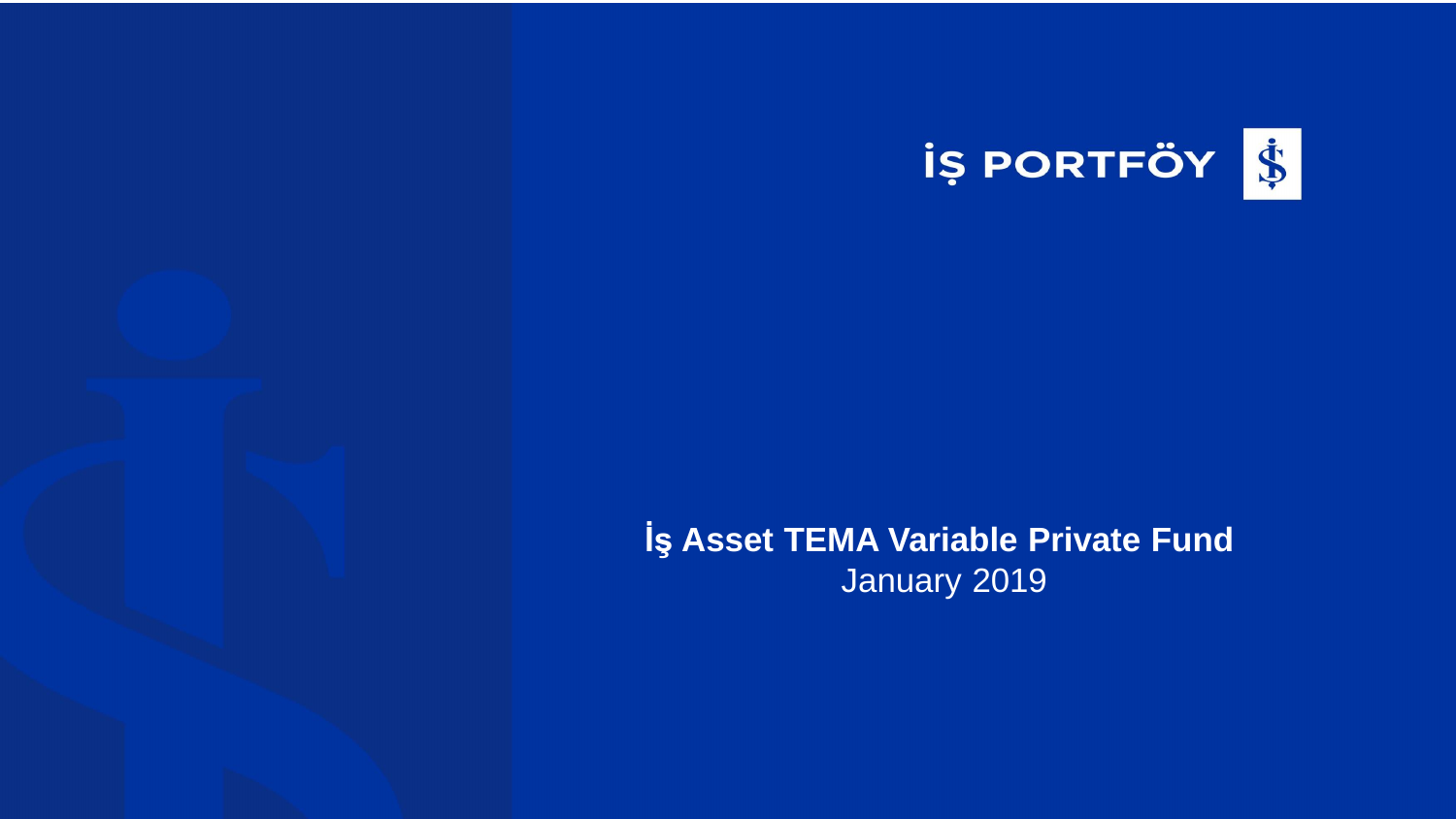## **Fund's ID**

- Fund's Official Title: İŞ ASSET TEMA VARIABLE PRIVATE FUND
- Fund's Issue Date : May 2008
- Fund's Founder : İş Asset Management
- Number of Investors : 895  $\bullet$
- Fund Size as of 31st January 2019 : TRY 4,5 Million
- Fund's Historical Returns:  $\bullet$

## **As of 31st January 2019**

|                     | Last 1      |         |         |         |
|---------------------|-------------|---------|---------|---------|
| Since Inception (%) | Year $(\%)$ | 2018(%) | 2017(%) | 2016(%) |
| 121,32              | 3.79        | $-1,49$ | 17,39   | 9,01    |





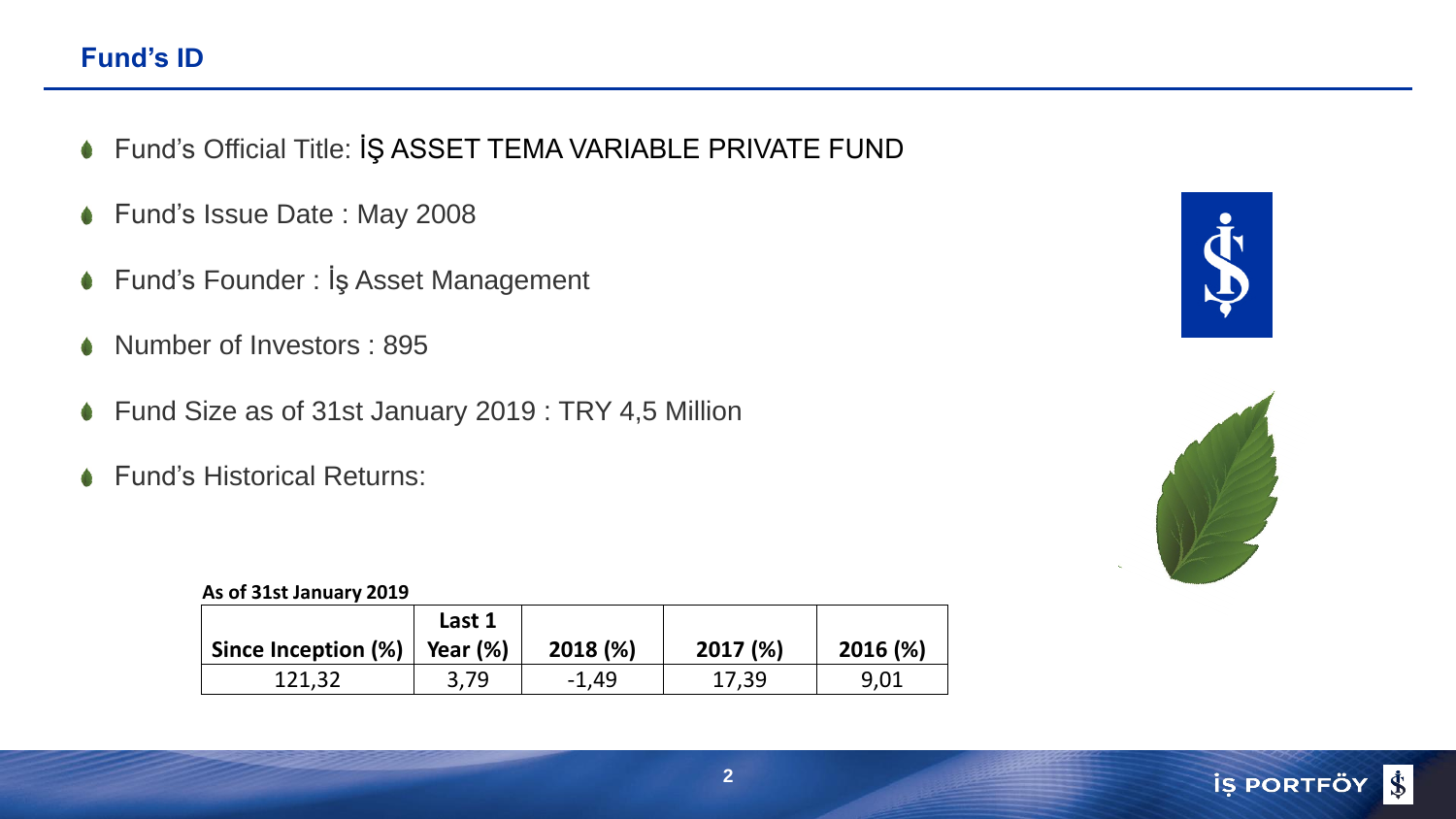- TEMA Variable Fund, is **the first mutual fund in Turkey** which aims to channel investors' savings into a professionally managed portfolio with an environmentally responsible approach.
- 50 percent of İş Asset Management's income generated through the TEMA Variable Fund is directly Transferred to TEMA Foundation's environmental projects with the aim of investing in the society.
- An investor is required to become a TEMA volunteer prior to investing in the TEMA Variable Fund.



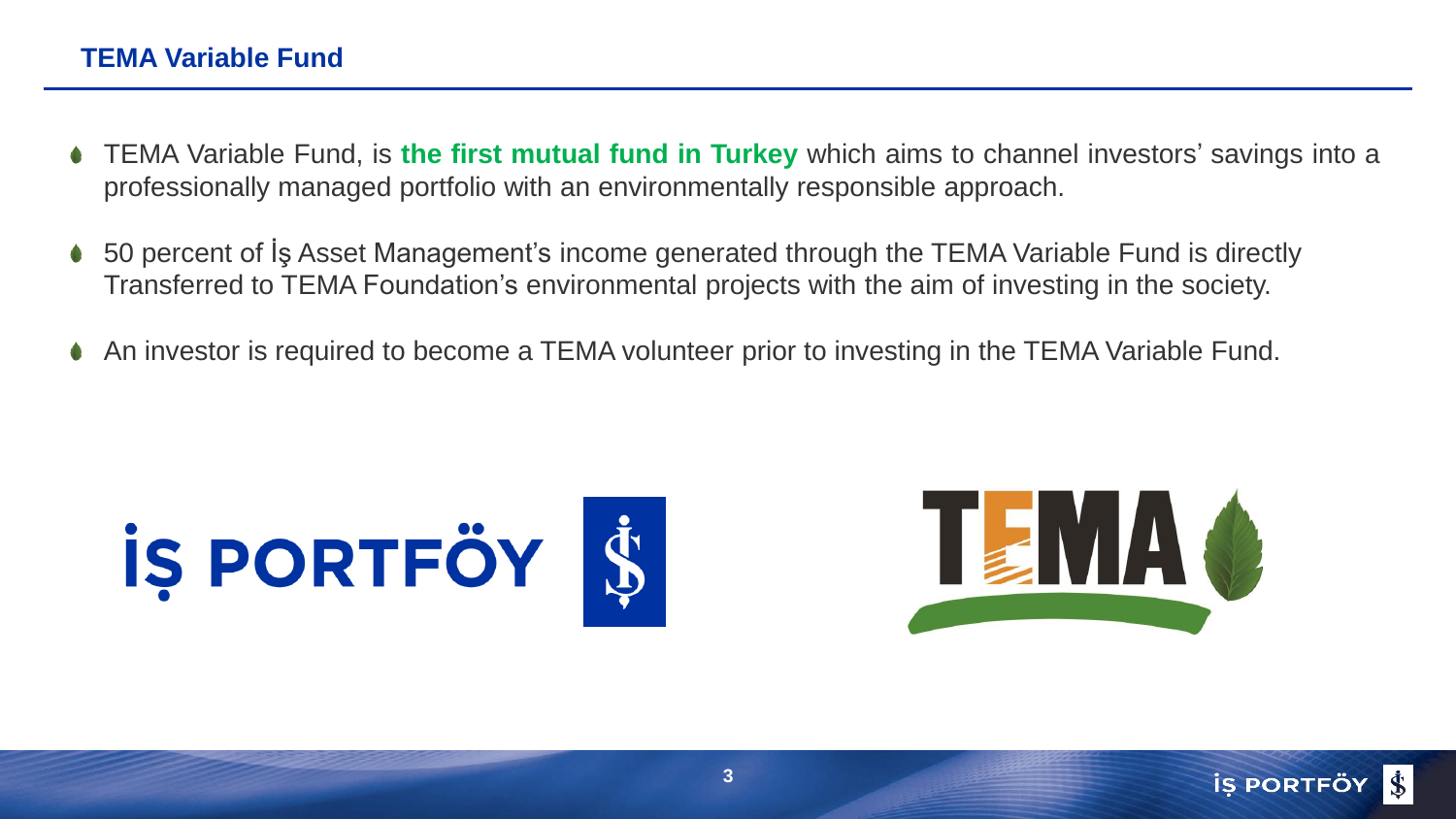- Fund's portfolio is managed in a flexible manner and all instruments stated in the fund's prospectus could be included in the fund's invetment portfolio.
- Within the scope of flexible management approach and in accordance with the fund's investment criteria, fund's invenstment portfolio consists of treasury bills/bonds and shares of financially strong companies sensitive to environmental and social values by taking advantage of TEMA Foundation's expertise
- By means of benefiting from the expertise of a prominent environmental civil society institution,TEMA Foundation, the Equity portion of the portfolio is channeled into shares of companies which take environmental and social issues into consideration in every phase of their production.
- Along with supporting environmentally and socially responsible companies through its investments, the fund also supports projects and efforts focusing on environmental protection.